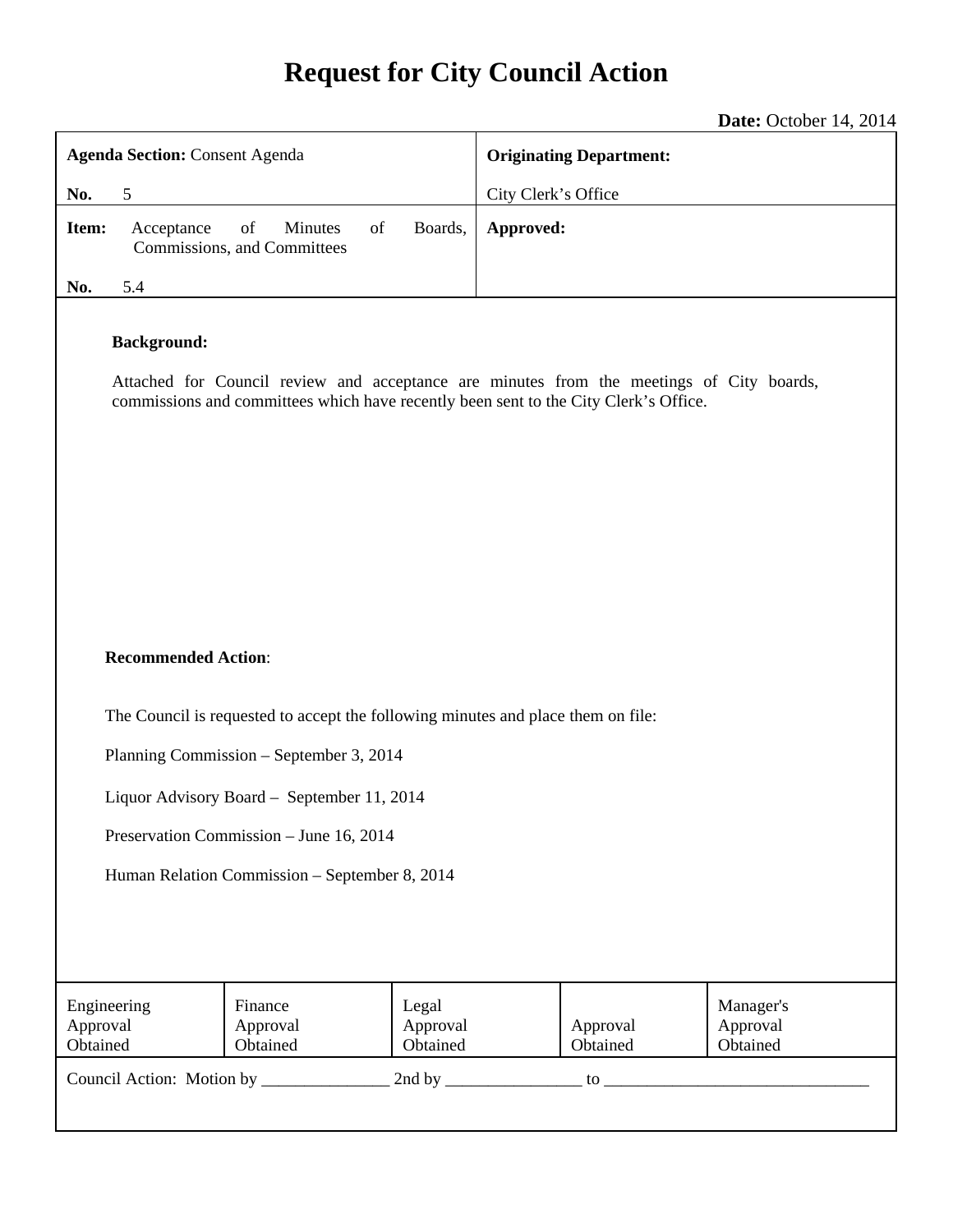

# **MINUTES**

# **Carbondale Planning Commission Wednesday, September 3, 2014 Room 108, 6:00 p.m. City Hall/Civic Center 6**

Mr. Grant called the meeting to order at 6:00 p.m.

|                        | <b>Members Present:</b> Barke, Grant, Loos, Field, Kang and Lilly |  |  |
|------------------------|-------------------------------------------------------------------|--|--|
| <b>Members Absent:</b> | Anz, Schachel, Love and Bradshaw (ex-officio)                     |  |  |
| <b>Staff Present:</b>  | Wallace, Taylor                                                   |  |  |

### **Approval of Minutes:**

Mr. Kang moved, seconded by Ms. Lilly, to approve the minutes for May 21, 2014,Planning Commission and also June 4, June 11 and June 18, 2014, Neighborhood Business Advisory Committee. The motion to approve the minutes passed on a unanimous voice vote.

### **Report of Officers, Committees, Communications:**

None

### **Public Hearings:**

**A. PC 15-01**, Philip Douglas Parrish is requesting to rezone property located in the northwest corner of Illinois Route 13 and County Line Road from the AG, General Agriculture, zoning district to the BWA, Wholesale and Automotive, zoning district

Mr. Grant declared Public Hearing PC 15-01 open and asked Mr. Wallace to read the legal notice.

Mr. Chris Wallace read the legal notice.

Mr. Grant asked Mr. Taylor to present the Staff Report.

 Mr. Taylor, Planner for the City of Carbondale, was sworn in and read Part A and B of the Staff Report.

Mr. Grant asked if there were any questions of Staff.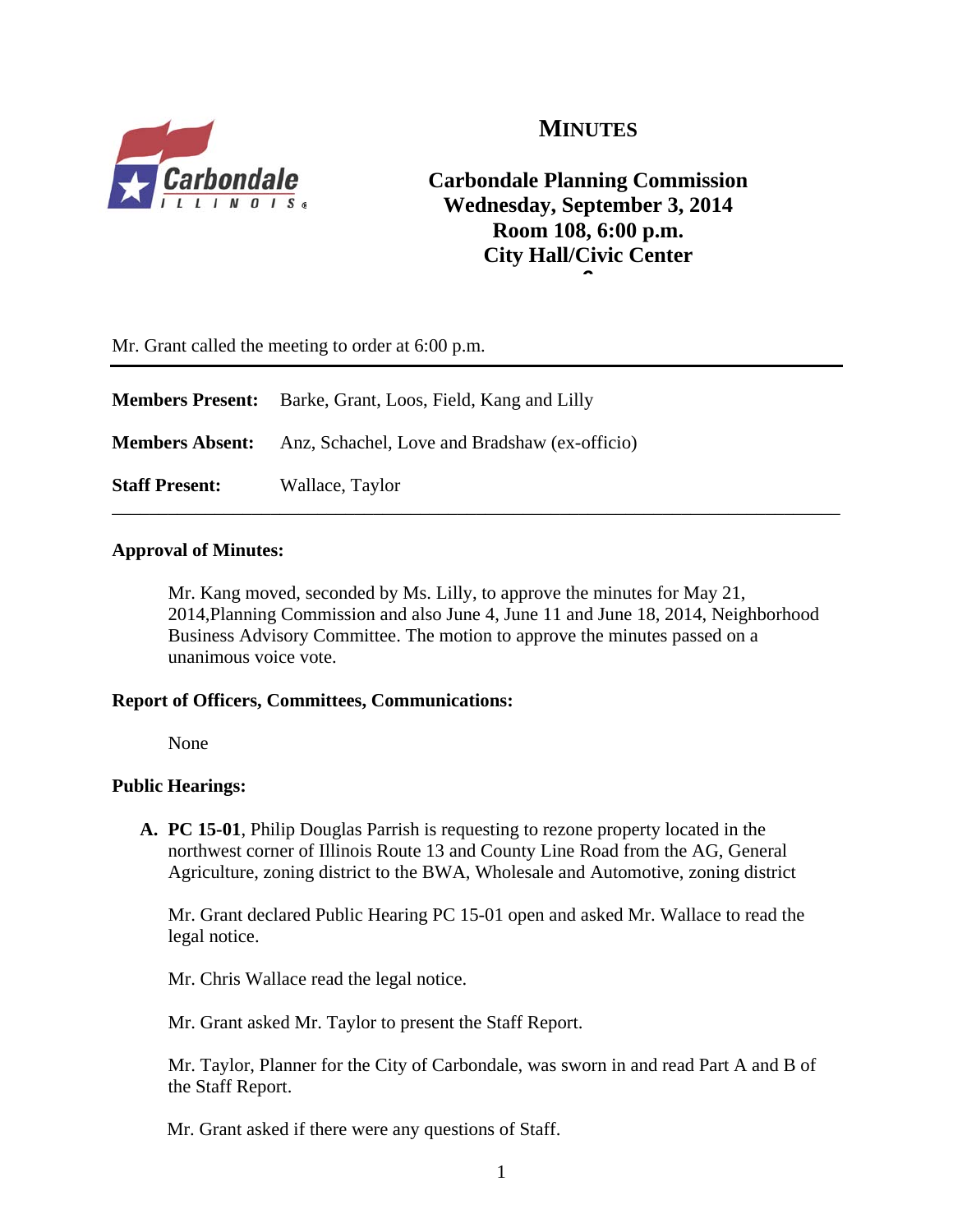Mr. Grant asked if there were any questions for the applicant.

Mr. Kang asked Mr. Parrish what his plans were for the property.

Mr. Parrish stated that he would most likely build a storage unit similar to his AAA storage unit that is on the west side of Carbondale.

Mr. Grant asked if there was anyone who would like to speak in favor of the applicant.

None

Mr. Grant asked if there was anyone who would like to speak in opposition to the applicant.

None

Mr. Grant asked Mr. Taylor to present the Staff Report Analysis.

Mr. Taylor read Part C of the Staff Report.

Mr. Grant asked if there were any questions for Staff.

Mr. Barke asked about the required buffer in regards to the existing tree line.

Mr. Taylor answered that the existing tree line could be used as part of the buffer.

Mr. Grant stated BWA districts do not require setbacks, so you could build a zero lot line building.

Mr. Taylor replied yes

Mr. Grant stated that since there is an adjacent residential neighborhood there would need to be a buffer so in effect we would be regulating the west side of the property.

Mr. Taylor responded yes

Mr. Grant asked if there were any questions from anyone to anyone.

Ms. O'Hare, 104 N. Parrish Lane, asked where the Neighborhood Conservation/Restoration Area is compared to the property and why it was not mentioned in the Staff Report.

Mr. Taylor stated that the property is currently Agriculture and that it is next to Neighborhood Conservation/Restoration.

There was general discussion and clarification about the map.

Mr. Bagley, 1 Chaucey's Lane, asked if Mr. Parrish was going to use a small portion of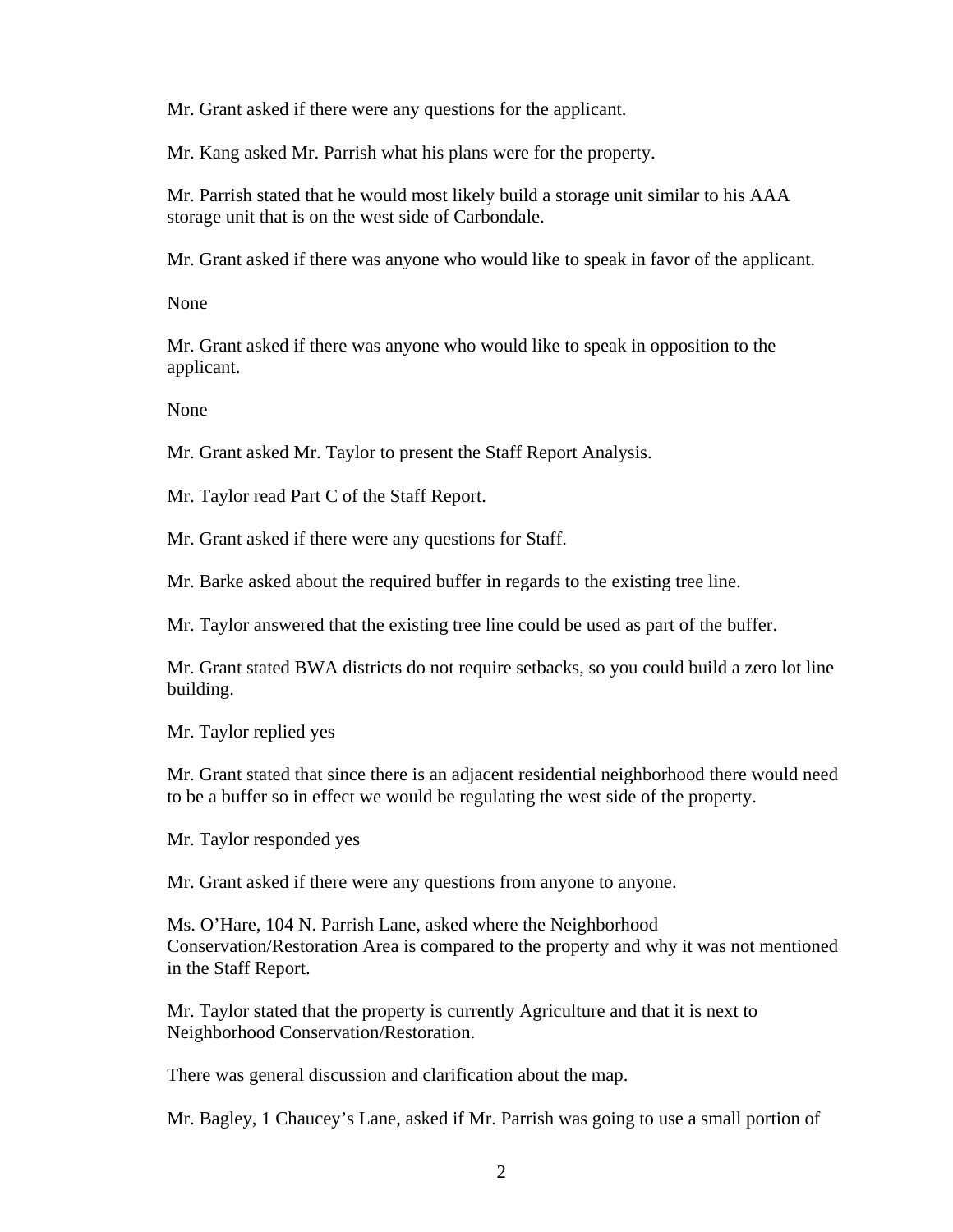the parcel would he have to rezone the whole property now.

Mr. Grant said that he doesn't have to rezone the whole property now but it would be more cost efficient and less hassle to rezone the whole property now.

Mr. Grant asked if there were any more questions.

None

Mr. Grant closed the public hearing for PC 15-01 at 6:36pm and asked for a motion on the findings of fact.

Mr. Kang moved, seconded by Ms. Lilly, that the Commission accept as findings of fact Parts A and B of the Staff Report for PC 15-01, that the applicant was present and that no one spoke in favor or in opposition, but four people asked general questions.

The motion passed on a unanimous voice vote.

Mr. Grant asked for a recommendation to the City Council.

Mr. Barke moved, seconded by Ms. Lilly, that the Commission recommends approval of PC 15-01, as Staff recommends.

Roll Call Vote:

Yes – 6 (Barke, Grant, Loos, Field, Kang and Lilly)  $No - 0$ 

Mr. Chris Wallace stated that the motion was approved and that this matter will be on the City Council agenda for September 30, 2014.

**B. PC 14-11**, Text Amendment Relative to the NB, Neighborhood Business, District.

Mr. Grant declared Public Hearing PC 14-11 open and asked Mr. Wallace to read the legal notice.

Mr. Chris Wallace read the legal notice.

Mr. Grant asked Mr. Taylor to present the Staff Report.

Mr. Taylor read part A of the Staff Report.

Mr. Grant asked if there were any questions from Commission to Staff members.

None

 Mr. Grant asked if there was anyone who would like to speak in support to the application.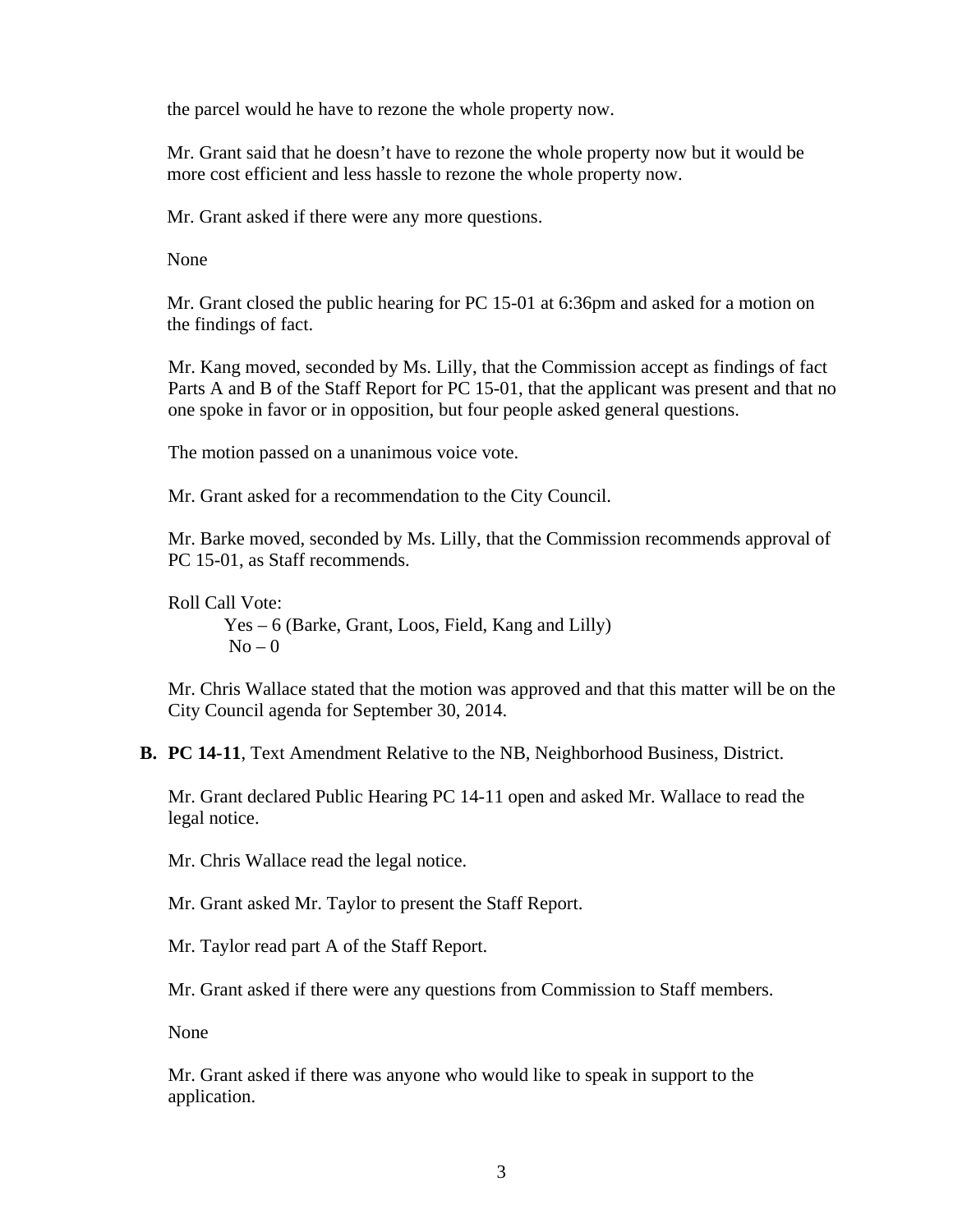Ms. O'Hara come forward to represent the Study Circles and wanted to state that they are in support of the Application.

 Mr. Grant spoke in favor to the application. He also thanked everyone for their hard work revising the Neighborhood Business District Text Amendment.

 Mr. Grant asked if there was anyone who would like to speak in opposition to the application.

Mr. Andy Wallace came forward not to oppose the amendment but to discuss some concerns he had regarding site-plans, open storage and clarification in different businesses that would be permitted.

There was general discussion about site-plans, open storage and clarification in different businesses that would be permitted.

Mr. Grant asked Mr. Taylor to present the Staff Report Analysis.

Mr. Taylor read Part B of the Staff Report.

Mr. Grant asked if there were any questions to anyone from anyone.

Mr. Grant asked how light retail is defined under the current zoning code

Mr. Chris Wallace answered that there is not a set definition defining light and heavy retail.

There was a discussion about general retail being permitted opposed to special use.

Mr. Kang asked Staff to explain Section 3.3.1.E.7 on Pg95.

Mr. Taylor explained that in the meetings it was expressed that the members of the committee did not want any major engine repairs performed.

Ms. O'Hara asked if there was a way the neighborhood could be notified when there is a modification review on a Neighborhood Business that already exists.

Mr. Chris Wallace replied that notification is covered under NB District procedures.

Ms. Boettcher, representing the Armory, asked if the old car guys would still be able to use the car lifts to change their oil.

Mr. Chris Wallace explained that if they are doing work of their own it would not be considered a business and would be allowed. For example, you could change your oil in your own driveway and would be in compliance with the Code.

There was a general discussion about business verses hobbies and that hobbies are allowed, however when a business performs services to the general public that the Code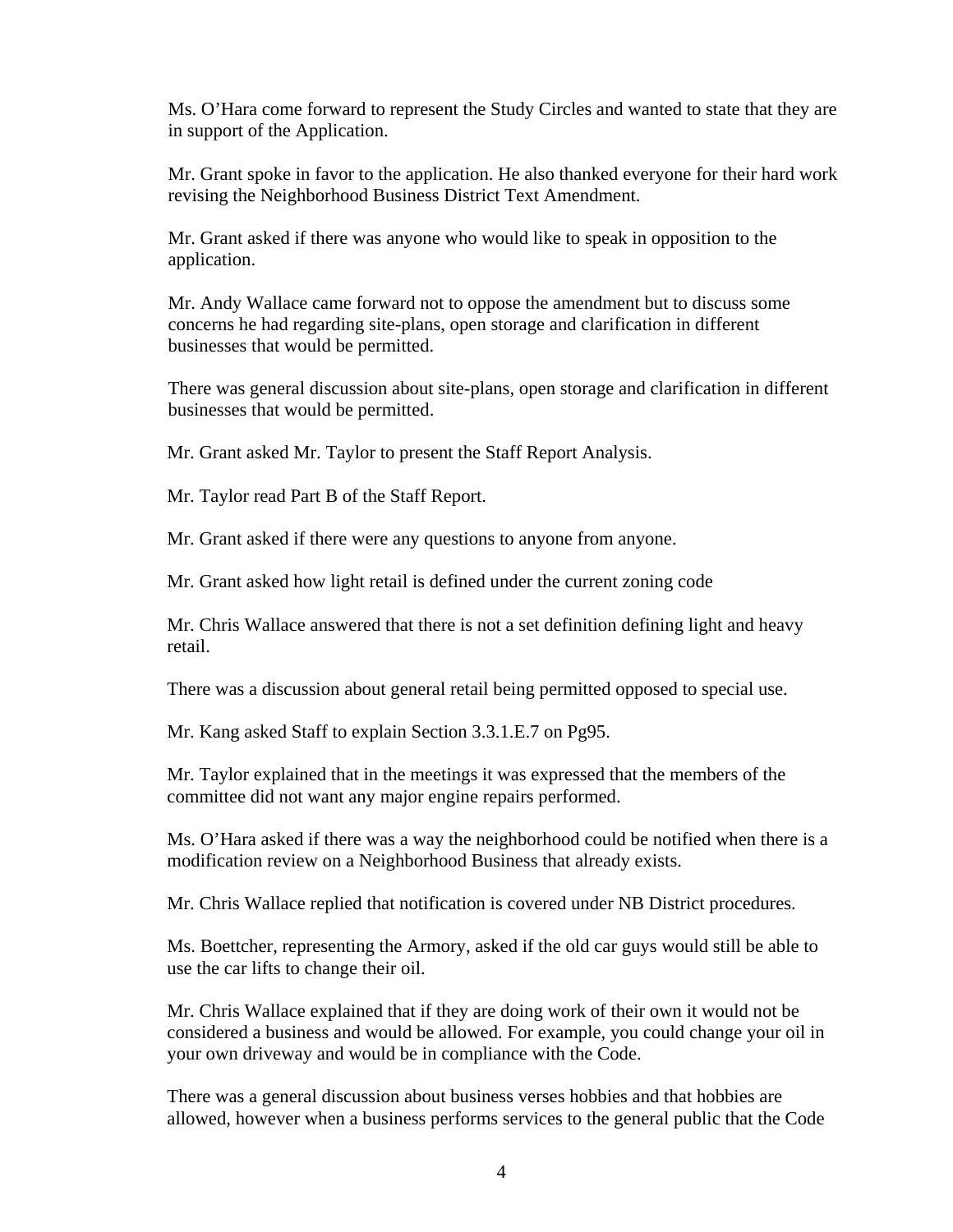would be enforced.

Ms. Boettcher questioned why trade school training is not allowed. She mentioned that there have been some small courses offered at the armory for trade's men to continue their education.

Mr. Grant replied that this was because neighborhoods did not want a big trade school to move in, for example ITT Tech.

There was a discussion to review educational categories in the code.

After the discussion it was decided to recommend the following

- Pg 74, Change Nursery Education or School; Junior Colleges; and University and Colleges to Special Use. As well as striking 3.3.1.M from University, college, junior college and professional school education.
- Pg 97, Strike 3.3.1.M.2

Ms. Boettcher asked what category a commercial kitchen for rent would fall under?

Mr. Chris Wallace said that there was not a category for a commercial kitchen.

There was a discussion about commercial/catering kitchen.

After the discussion it was decided to recommend the following

- Pg 75, add category for Commercial Kitchen/Catering and allow as a Special Use

Mr. Grant asked if there were any more questions.

None

Mr. Grant closed the public hearing for PC 14-11 at 8:35pm and asked for a motion on the findings of fact.

Mr. Kang moved, seconded by Ms. Lilly, that the Commission accept findings of fact Parts A and B of the Staff Report for PC 14-11, no one spoke in opposition; three people of the public were present and the Commission received a letter from Ms. Boettcher.

The motion passed on a unanimous voice vote.

Mr. Grant asked for a recommendation to the City Council.

Mr. Loos moved, seconded by Ms. Lilly, that the Commission recommend that the City Council approve PC 14-11, as amended by the Planning Commission on September 3, 2014, as stated below

> - Pg 74, Change Nursery Education or School; Junior Colleges; and University and Colleges to Special Use. As well as striking 3.3.1.M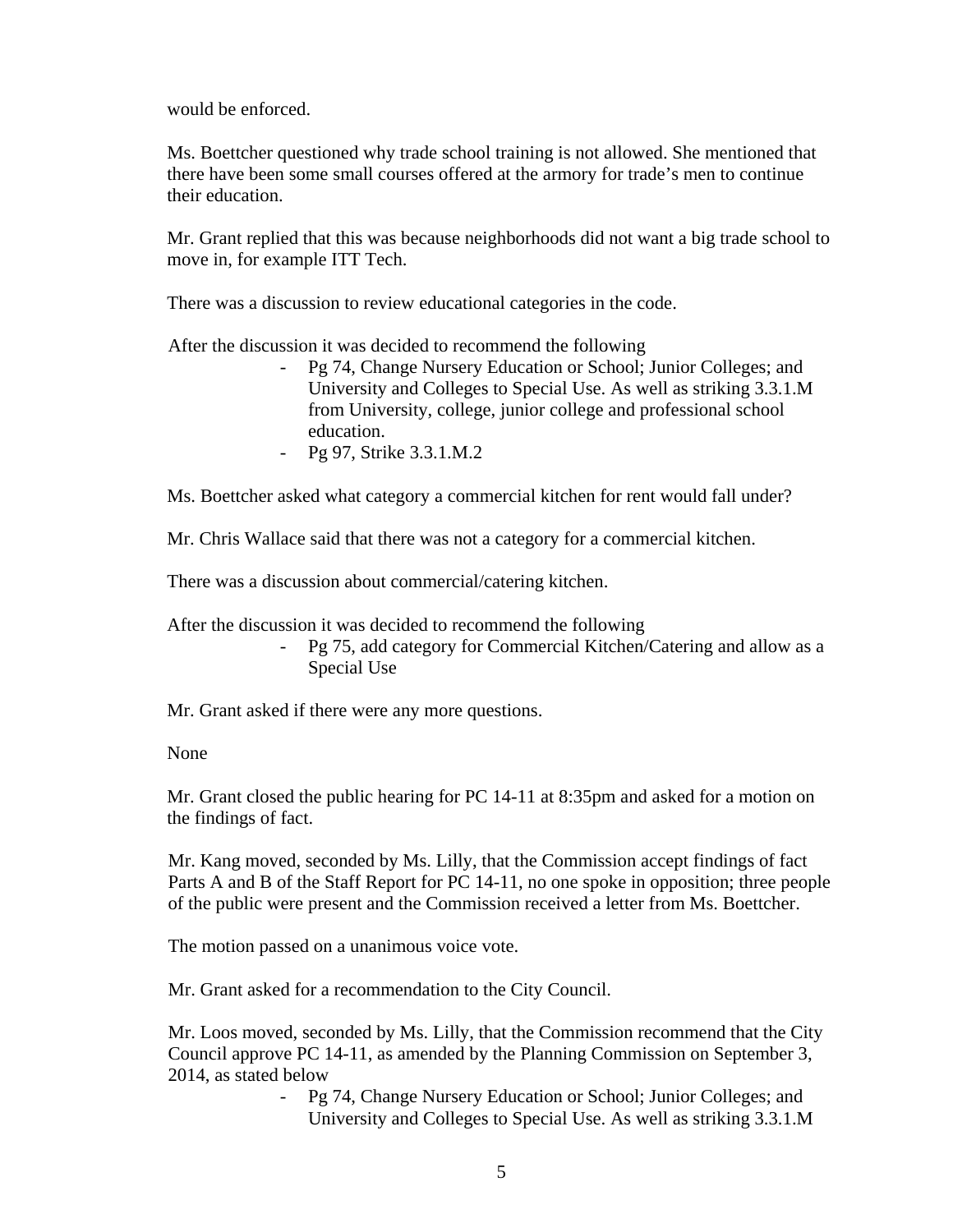from University, college, junior college and professional school education.

- Pg 75, add category for Commercial Kitchen/Catering with Special Use
- Pg 97, Strike 3.3.1.M.2

Roll Call Vote:

Yes – 5 (Grant, Loos, Field, Kang and Lilly)  $No-1$  (Barke)

Mr. Barke wanted to state that his "No" vote was only due to the Commercial Kitchen aspect, as he felt it should be a Permitted Use not Special Use.

Mr. Chris Wallace stated that the motion was approved and that this matter will be on the City Council agenda for September 30, 2014.

### **Old Business**

None

## **New Business**

**A.** Review of FY 2014 Annual Report

Mr. Wallace gave an overview of the report to the Commission.

Mr. Loos moved, seconded by Mr. Kang, to approve the report.

The motion carried on a unanimous voice vote.

**B.** Request from Kang to discuss Section 15-4.8.4.C of the Carbondale Revised Code in relation to used car sales on commercial property.

After a discussion among Commissioners, it was decided to hold a Public Hearing regarding 15-4.8.4.C of the Carbondale Revised Code on October 1, 2014 at the scheduled Planning Commission Meeting.

**C.** City Council Agendas of June 10, June 15, August 5 and August 26, 2014

Mr. Chris Wallace reviewed the agendas as related to Planning Commission activities and other items of interest.

### **7. Citizen Comments or Questions**

None

### **8. Adjournment**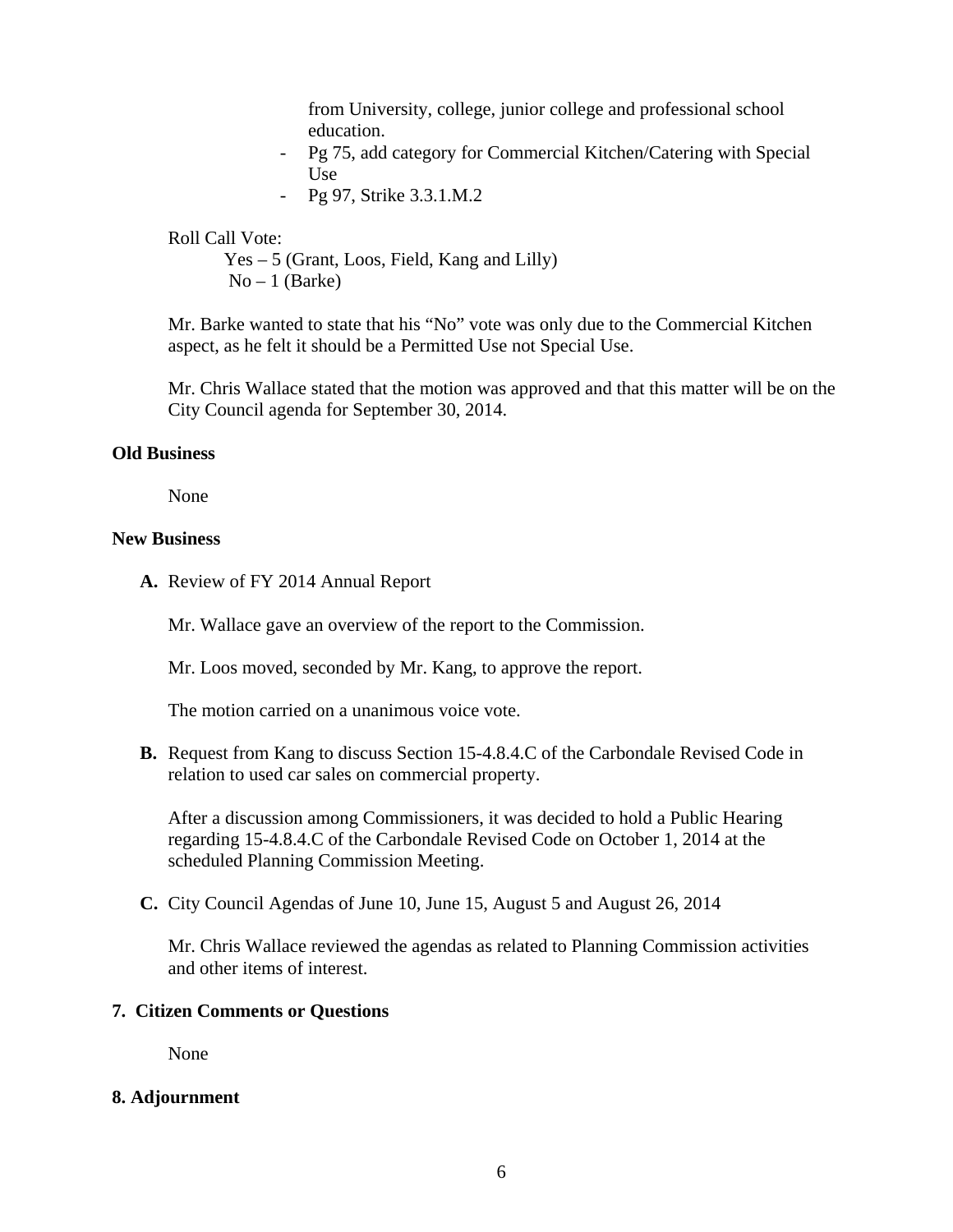Mr. Grant adjourned the meeting at 9:15 p.m.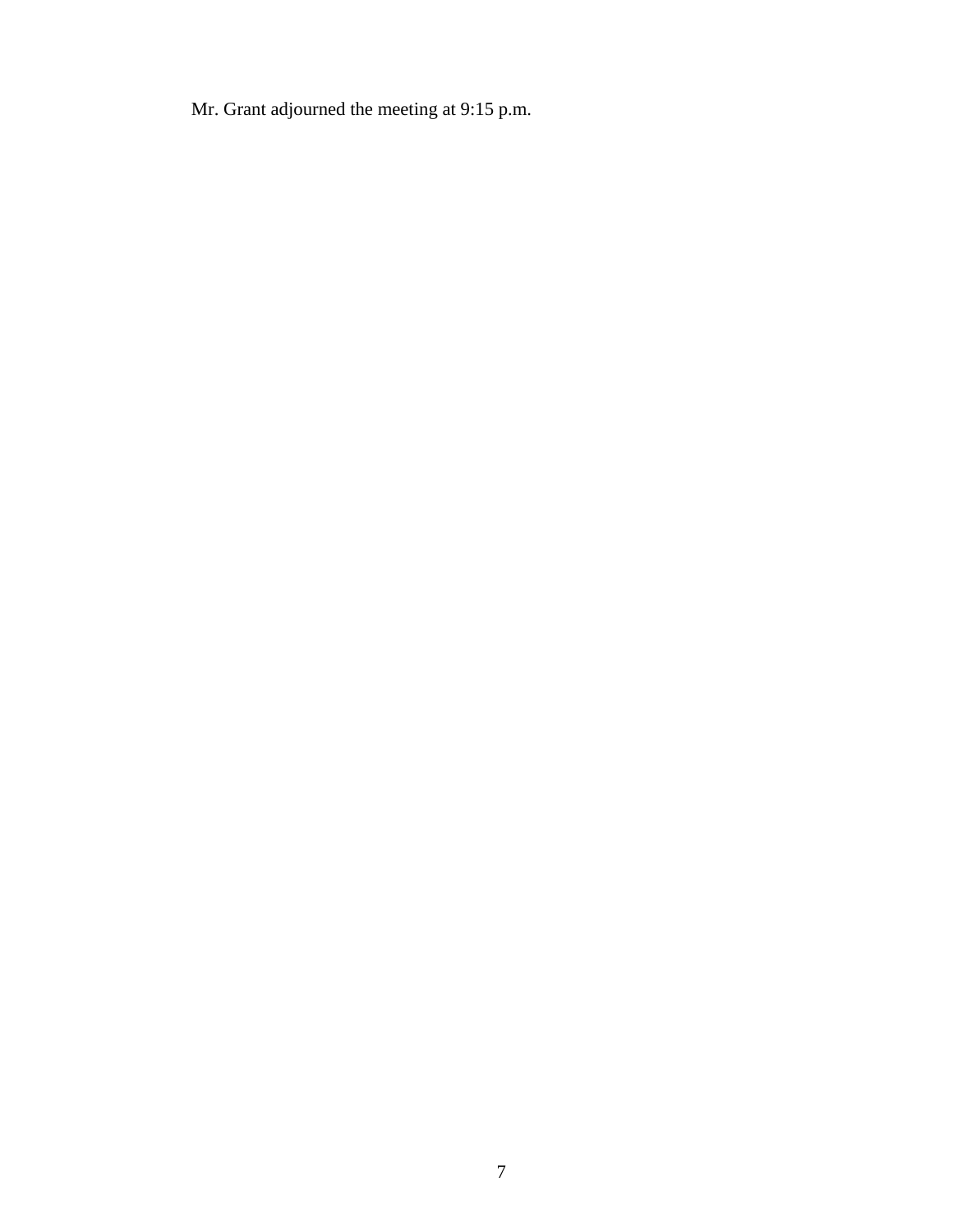

**Liquor Advisory Board September 11, 2014**

The City of Carbondale's Liquor Advisory Board held a meeting on Thursday, September 11, 2014, in Room 103 of the Carbondale Civic Center, 200 South Illinois Avenue. Chairman Robinson called the meeting to order at 5:30 p.m. with the following-named members of the Board present/absent:

### **1. Roll Call**

Present: John Mills, Tasis Karayiannis, Mark Robinson, Joyce Webb, Steve Payne, and Emily Loehmer (Two Vacancies)

Absent: None

A quorum was available to take action on the agenda items. City Staff present for the meeting included City Clerk Jennifer Sorrell and Interim Police Chief Jeff Grubbs.

### **2. Approval of Minutes**

J. Webb moved, J. Mills seconded, to approve the minutes from August 7, 2014. All voted aye. Motion declared carried.

#### **3. Discussion of Proposed Liquor Code Classification for Public Arts Venue**

Nancy Stemper of Carbondale Community Arts was present to express interest on behalf of her organization in being able to apply for this license classification if it were to be created. The Clerk read the proposed definition. J. Webb asked what alcohol would be allowed and what types of alcohol would likely be served. Ms. Stemper indicated that it would be beer and wine. J. Webb asked about the organization's history of selling alcohol. Ms. Stemper indicated that they don't typically sell alcohol when hosting events, but that by virtue of charging a ticket price, it is considered the sale of alcohol. She stated that she did not believe the intent was to charge per glass of wine, but she could not say for certain. Ms. Stemper noted that the organization's interest is in being able to serve wine at art receptions or at other hosted events without repeatedly returning for permission and going through a cumbersome process [as is required for a temporary license]. Ms. Stemper asked about the proposed license fee and M. Robinson indicated that the fee was \$250 per year. Ms. Stemper confirmed that they could budget \$250 per year and that checking into dram shop insurance, it appears it will cost at most \$750 per year. She stated that it was not an insignificant amount of money, but in comparison for the cost of temporary liquor licenses, the correlation of being able to serve wine and having a greater turnout for events will be a worthwhile investment.

J. Mills noted that the Varsity Center for the Arts holds a B license and if they chose, they could apply for a J license. He questioned if there was a need for a J1 and J2 license and given how Carbondale Community Arts presents their alcohol, perhaps the fee should be even less. J. Mills and J. Webb indicated a \$100 fee would be acceptable. M. Robinson indicated that \$250 was appropriate and he would not recommend it being any higher. Nancy Stemper stated that one of the reasons they were excited to move downtown was to generate more excitement, a sense of community, and traffic in the downtown area. J. Webb commented on the difference between CCA and the Stage Company which will hold perhaps four events per year to limited audiences where wine will be sold.

M. Robinson suggested keeping the simple language recommended and if an issue arises at a later time, it could be brought back for reconsideration. J. Mills stated that if that were the case, he hoped that Council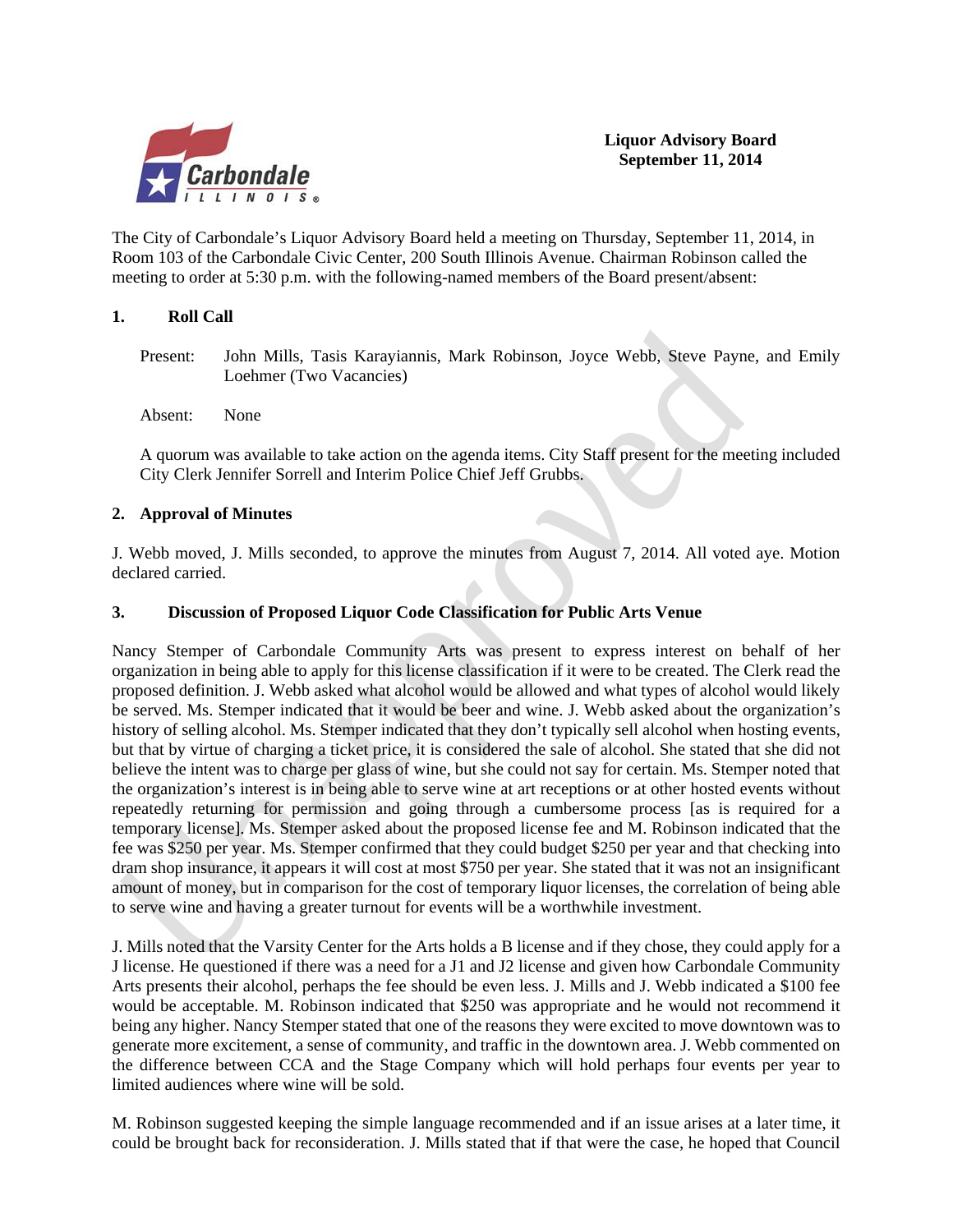would want to set a differentiation between the two and maybe Varsity would give up the B license. He asked if the Council could require the Varsity to do so. The Clerk indicated that the organization could apply for renewal of their B license and that it would be the Commission's decision whether or not to grant it.

Nancy Stemper noted they don't present any competition to other licensees. Mr. Robinson and Mr. Mills continued back and forth discussion regarding reducing the fee and creating a subclassification.

J. Mills moved, J. Webb seconded, to approve the creation of the Class J license as is written with a reduced fee of \$100. VOTE: All voted aye. Motion declared carried.

### **4. Discussion on Approval Process for Class F1 and F2 (Temporary Liquor Licenses) for Established Organizations Holding Recurring Events**

Meghan Cole of Carbondale Main Street was present to discuss Special Event licenses. Ms. Cole noted that at this time, Carbondale Main Street is the only organization receiving temporary liquor licenses and the Clerk agreed that Main Street would be the most impacted by this at this time. M. Robinson asked if the point of this matter is that there are a lot of hoops to go through for not a lot of liquor licenses which are issued for a short period of time and that Ms. Cole would like to see the process streamlined to have not quite as many hoops to go through. She agreed and explained further that even when those events have the liquor license fee paid, there are costs associated with the drive to Springfield, the State's special event license fee of \$25, and staff reduction. Ms. Cole remarked that she has been through this process around 30 times and she continues to go back to the State law which indicates that a special event liquor license is not required for a private party. She stated her belief that a ticketed event where tickets are sold, regardless of where it is held, should not require a liquor license. She cited the recent Pop-Up Patio tour as an example where a license was required. J. Mills asked her to re-state the State code and Ms. Cole stated that the language was from the State of Illinois Liquor Commission website which states that a special event liquor license is not required for a private party. She then stated that her interpretation of the language is that if you sell tickets to the event then it is a private party and that recently, a liquor license has been required for that type of an event, and perhaps that requirement needs to be changed. J. Mills suggested that perhaps the requirement is to prevent an issue where a house party sells tickets as a "private event" and then they, too, could serve alcohol without a license.

Ms. Cole indicated that she looked at Champaign where they hold several events every weekend where they hold street parties and the like. M. Robinson remarked that Carbondale already has those. Ms. Cole agreed and said that those events are issued to organizations other than the Champaign Park District and Champaign Park District which hold multi-event licenses. She then suggested that such a multi-event license would be an option to consider for an organization like Carbondale Main Street or to at least streamline the process. J. Mills spoke in favor of streamlining the process for organizations like Ms. Cole's and that there would be no need for her to come before the Board unless there were major changes. Ms. Cole stated that she supported the idea of requiring a new organization going through the whole process until they have proven themselves. Interim Chief Grubbs stated that there would still need to be approval of the events. The Clerk suggested that in the event a multi-event license, perhaps the event plans could be reviewed by the Planning Department and the Police Department. Mr. Grubbs remarked that the Commission is ultimately the one to decide at what level the approval process occurs. He noted that there are several events in the community that are approved at the Staff level, but those events do not involve alcohol.

M. Robinson offered the suggestion of once a year an applicant could apply for a bundle of five or ten events with the full "hoop-jumping", estimate at the beginning of the year how many events which might be held, the fee would be the same at \$100, and City Council would approve the events. Ms. Cole agreed, but stated that if the Council approved them at one time, it could be a Staff decision. Mr. Grubbs re-stated that it was at the pleasure of the Commission where the approval level should occur.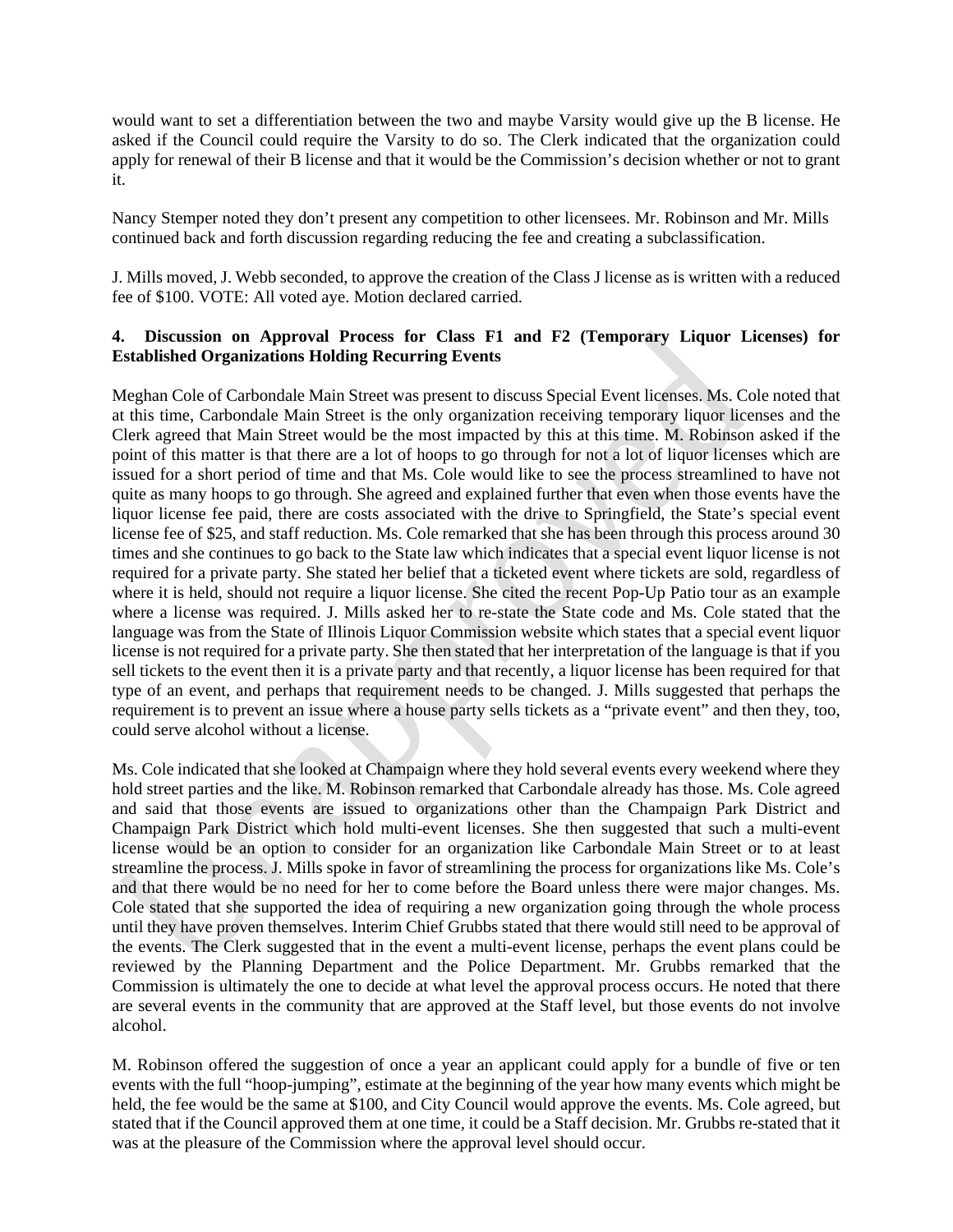M. Robinson and J. Mills discussed whether there would be a need to have the applicant return if there were no changes from the previous year. They agreed on the idea of approving it once year so long as the record remains spotless.

M. Robinson asked what license Main Street currently holds and the Clerk indicated that they do not hold a license, but apply for temporary licenses which are issued for up to 48 hours. M. Robinson asked if she could apply for five at once without specifying the event. Ms. Cole noted that the licenses are address-specific and the issuance of the State license is dependent on the address listed on the license and the insurance certificate matching exactly.

J. Mills moved, J. Webb seconded, to approve a change in approving temporary liquor licenses for established organizations with at least a two-year history that are in good standing to permit the application of up to ten licenses at once with a one-time approval per year. All voted aye, motion declared carried.

### **5. Discussion of Proposed Liquor Code Classification for Video Gaming Establishments**

The City Clerk explained that a liquor license if required for the establishment to receive a video gaming license and noted that the two applications received previously, each acknowledged that the primary function was not to be a bar or restaurant, but a video gaming establishment. The Clerk noted that the subject of considering the possibility of a separate classification had been raised two or three times. M. Robinson stated his belief that they should stick with a bar license. He stated that his personal opinion regarding gaming is that it is a travesty that steals money from poor people. S. Payne stated that if we didn't have caps, it wouldn't be a big deal. M. Robinson said if someone is trying to get a video gaming license and can't because of a cap, he couldn't care less. S. Payne noted that the gaming is happening and is going to continue happening. He suggested simplifying things and eliminating caps makes it easy. J. Mills remarked that he didn't believe that when caps were discussed, Mr. Robinson was in favor of raising caps. M. Robinson stated that if we run out of caps because of ten of these establishments coming on board, he would be alright with it. There was a significant amount of discussion and talking over one another throughout this topic. M. Robinson stated that you can go to a gas station to purchase a lottery ticket, but you cannot, in this town, play video gaming. Interim Chief Grubbs stated that you cannot and that in discussion with neighboring communities, they had noted significant issues with video gaming in gas stations. He explained that one of the things which allows someone under the State license to receive a video gaming license is if they are considered a truck stop. He remarked that currently there is a gas station franchise in the southern part of the state which has been classified by the state, despite the definition, as a truck stop. J. Mills asked if they were selling alcohol and Mr. Grubbs indicated that they were selling packaged liquors. J. Mills stated that if "no caps" had been passed, he would agree with Mr. Robinson. S. Payne asked the Clerk what the Council's thoughts on caps were and the Clerk indicated that it had not been raised at the last meeting so that both of these matters could be considered at the same time.

T. Karayiannis suggested adopting Olney's video gaming license definition and if someone wants to open a gaming business that sells some liquor, they could do it. He stated that he didn't know how they would stay in business, but that was another issue. M. Robinson stated that if he wanted to propose that, he probably would find some support on the Board.

S. Payne asked why there was a \$2,800 license fee listed and the Clerk indicated that the definition and fee were Olney's. She indicated theirs was the only community she could locate that has a stand-alone license that doesn't require some other kind of liquor license in addition. J. Mills asked what the City's maximum fee was and the Clerk indicated that maximum base rate for a liquor license is \$2,250. S. Payne suggested to M. Robinson that he could recommend a fee of \$5,000. M. Robinson stated he did not want to create another roadblock. He indicated that if the proposal was \$2,800.00, he was fine with that. T. Karayiannis stated that he would be fine with \$2,250, but if the Board were against it, the charge could be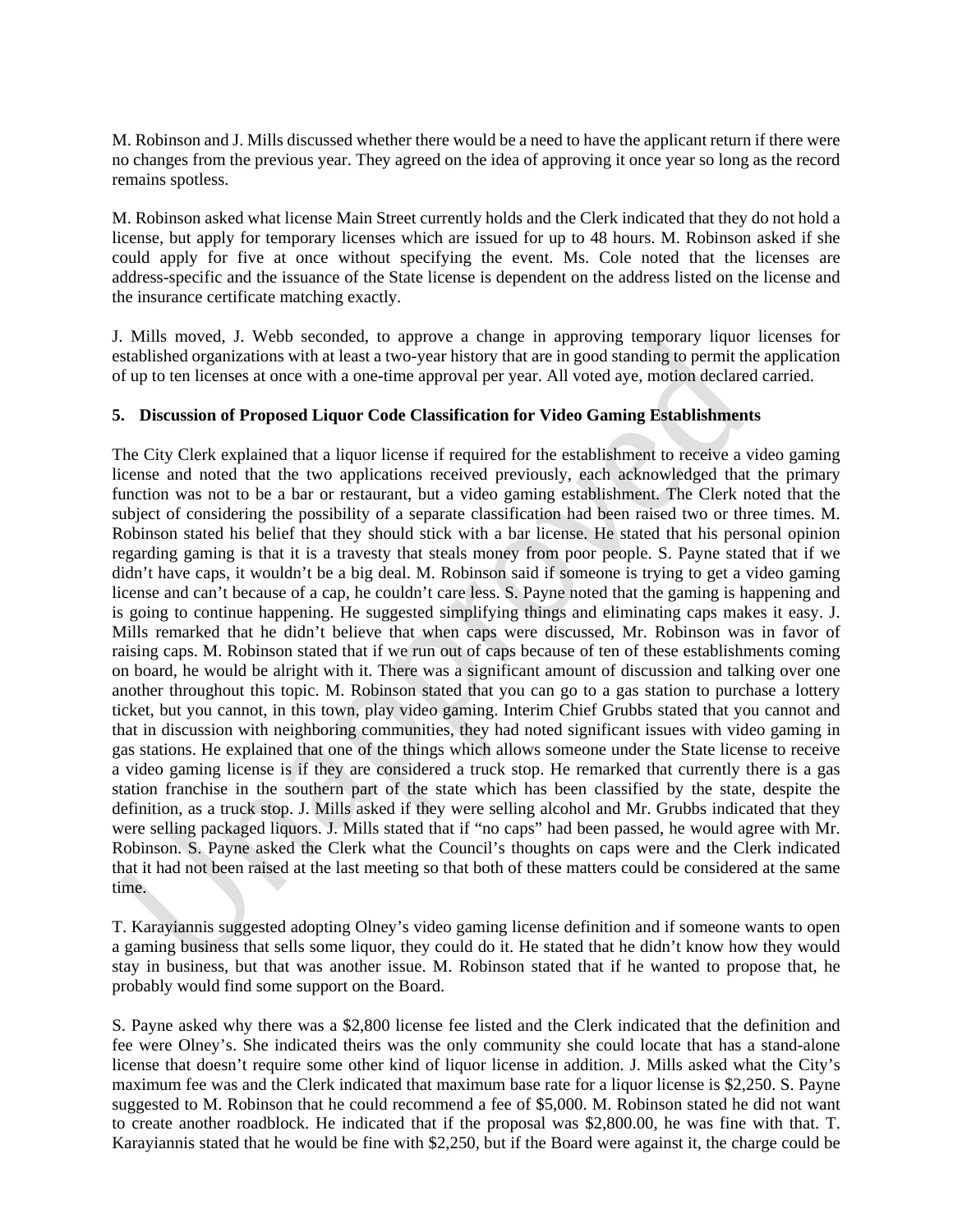\$10,000.00. M. Robinson stated that just because he doesn't agree with it, doesn't mean that other people shouldn't do it. J. Mills re-stated his comment that at this time, caps are still in place. M. Robinson asked how many places currently have gaming and J. Mills indicated 15. M. Robinson stated that if having caps in place stops someone from opening a video gaming establishment, he was fine with that and J. Mills replied that goes back to the idea of removing caps to try to get legitimate businesses in. that would prevent someone from trying open a legitimate business that wants to invest in the community. J. Mills noted that he was still in favor of upping or removing the caps, but if you do so then you are still looking at more of this type of establishment coming in. M. Robinson stated that he would vote no on every one. M. Robinson asked how the 15 establishments received the gaming license and the Clerk explained that if a liquor licensee applies for and is granted a State gaming license, they can then apply for and receive a City gaming license. J. Mills noted that Larry's House of Cakes has video gaming. M. Robinson stated that this kind of establishment isn't looking to sell alcohol and Interim Chief Grubbs indicated that wasn't necessarily true. M. Robinson remarked that if an applicant wanted a license, they could start a bar. J. Mills asked M. Robinson if he recalled his vote on the application that came through for this type of establishment.

T. Karayiannis moved, J. Mills seconded, to create a new Class V license specifically for video gaming with a fee of \$3,000. VOTE: Ayes: J. Mills, T. Karayiannis, and J. Webb. Nays: M. Robinson. E. Loehmer abstained.

Following the vote, Board continued the discussion regarding video gaming for an additional ten minutes. J. Mills stated that the community will only be able to support so many businesses of this type and that there are only so many dollars to go around. He asked Chief Grubbs about any inside knowledge he had about this matter. Interim Chief Grubbs comments included considering the uniqueness of our community and its demographics and that college students sometimes take risks with credit cards. He noted he was not a gambling proponent, but places like Tres Hombres weren't of concern, but rather places that would use gaming to try to supplement undesirable activities that may already occur at those establishments. Interim Chief Grubbs suggested considering the revenue generation prior to setting the fees. He noted that there are still title loan companies who would like to locate here. J. Mills stated that this is now legal and the state is now pushing it because of revenue. J. Mills remarked that if there is a situation where caps are removed and licenses are considered on an individual basis, that this license classification should be reconsidered. S. Payne stated that it could be priced accordingly and that if priced cheaply, it will draw every Tom, Dick, and Harry, and if it is as profitable as they say it is that should be the regulator as to who you let in.

### **6. Consideration of a Class A1 Liquor License for Sen Fuy's Inc. d/b/a New Kahala Fast Foods at 600 East Grand Avenue Suite 3**

William Lo was present to respond to questions from the Board. The business had received approval for a liquor license previously, but due to lease issues, did not complete the submission of outstanding items. Now at a new location, New Kahala is resubmitting its application. Mr. Lo commented on business operations at their new location and noted that the business is seeking to sell beer and wine only. M. Robinson asked if the beer and wine would be included in carry-outs and Mr. Lo replied no. J. Mills asked the applicant if he resided in Jackson County due to the notary crossing out "Jackson" and writing in "Williamson" County. Mr. Lo indicated that he does live in Jackson County. J. Mills asked about the training for his staff and Mr. Lo stated that 3 or 4 are already trained.

J. Mills moved, T. Karayiannis seconded, to approve the issuance of a Class A1 liquor license to Sen Foy's Inc. d/b/a New Kahala Fast Foods and 600 East Grand Avenue Suite 3 contingent upon receipt of outstanding items. All voted aye. Motion declared carries.

J. Mills noted that the restaurant's new location is in an area with a high student population and that it is feasible that while operating as a restaurant, students could conceivably sit and drink for an extended period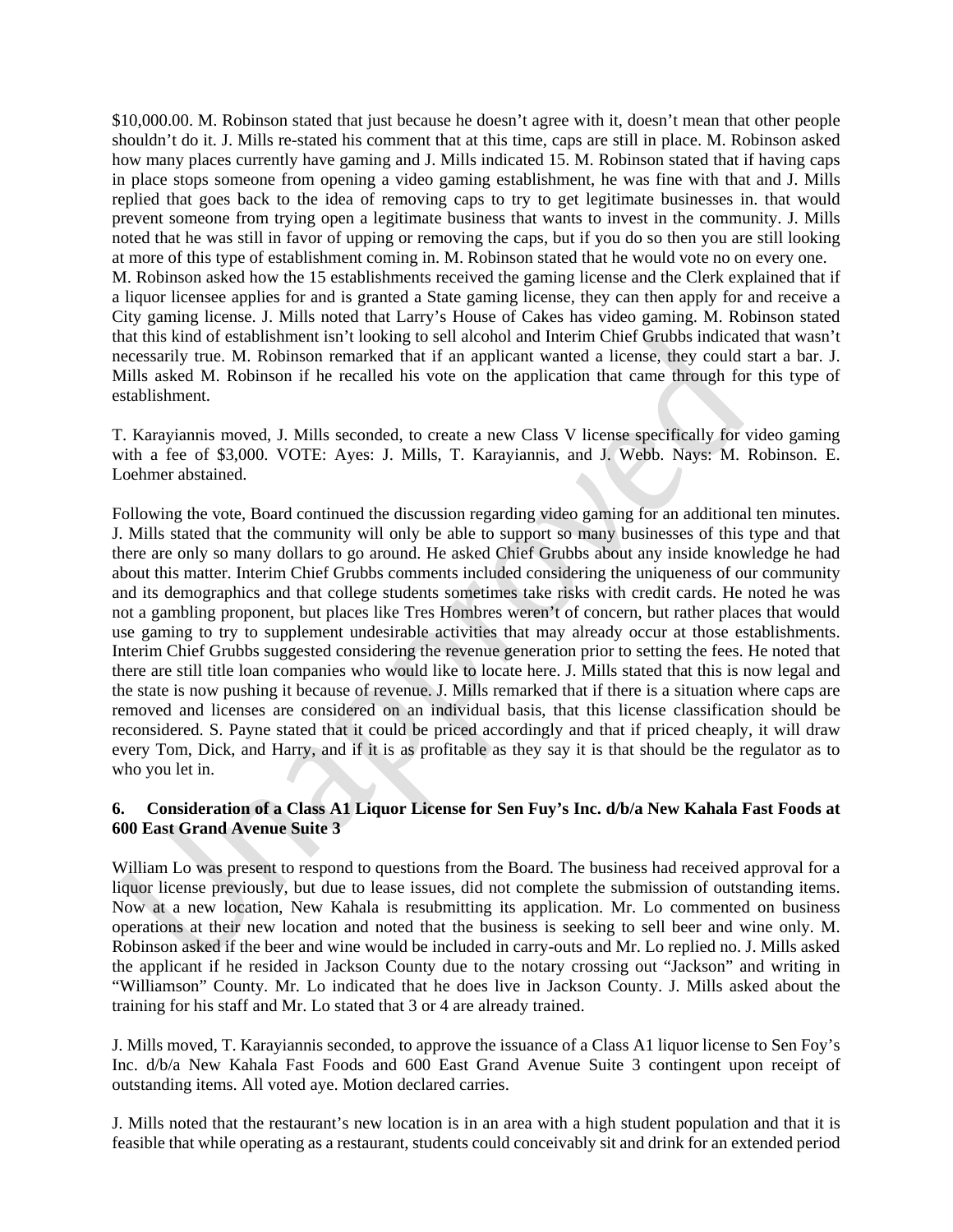of time. He noted that with the recent discussion of restaurant licenses, it will be interesting to look at the monitoring and regulation over percentages and how it will play out in the future.

# **7. Liquor Advisory Board Comments**

None.

# **8. Citizens' Comments**

None.

### **9. Adjournment**

There being no further business, the meeting adjourned at 6:30 p.m.

 $\blacksquare$ Date Approved Jennifer Sorrell, City Clerk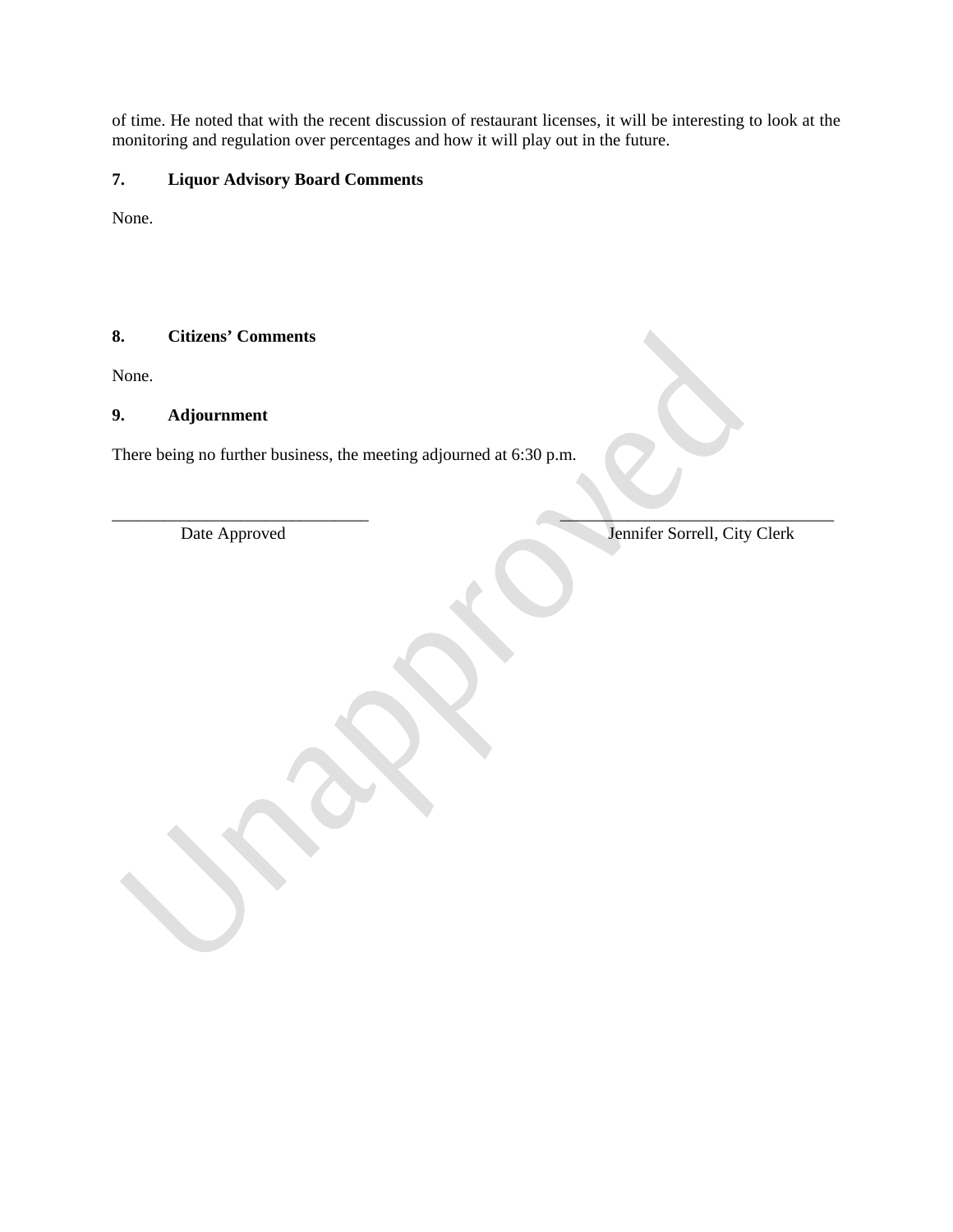

# **MINUTES City of Carbondale Preservation Commission Monday, June 16, 2014 City Hall/Civic Center – 7:00 p.m***.*

1. **Roll Call:** Chair Parkinson called the meeting to order at 7:00p.m.

**Members Present:** Benedict, Doherty, Ittner, Jackson, Parkinson, Sigler

**Members Absent:** Clark, Compartato, VanAwken

**Staff Present:** Sergeev

**Guests:** Jane Adams, D. Gorton, Becky Parkinson

2. **Approval of Minutes:** Ms. Ittner moved, seconded by Mr. Sigler, to approve the minutes of May 19, 2014. The motion passed on a unanimous voice vote.

### 3. **Communications and Reports:**

- **A.** Education and Technical Assistance Committee
	- Ms. Ittner covered several topics -Bill Furry, Illinois State Historic, had sent her an email of apology.

-Explained that there are three steps to an oral history and they will probably be in three separate years.

-Her daughter has found a lady who worked at the glove factory and that she would be following up with her.

-She also stated that she is working on some mini histories pertaining to churches.

-Eric Jones is working on a project pertaining to SIU's first sports field.

**B.** Nomination and Hardship Review Committee

none

**C.** Work Plan Committee – Moved to 4-A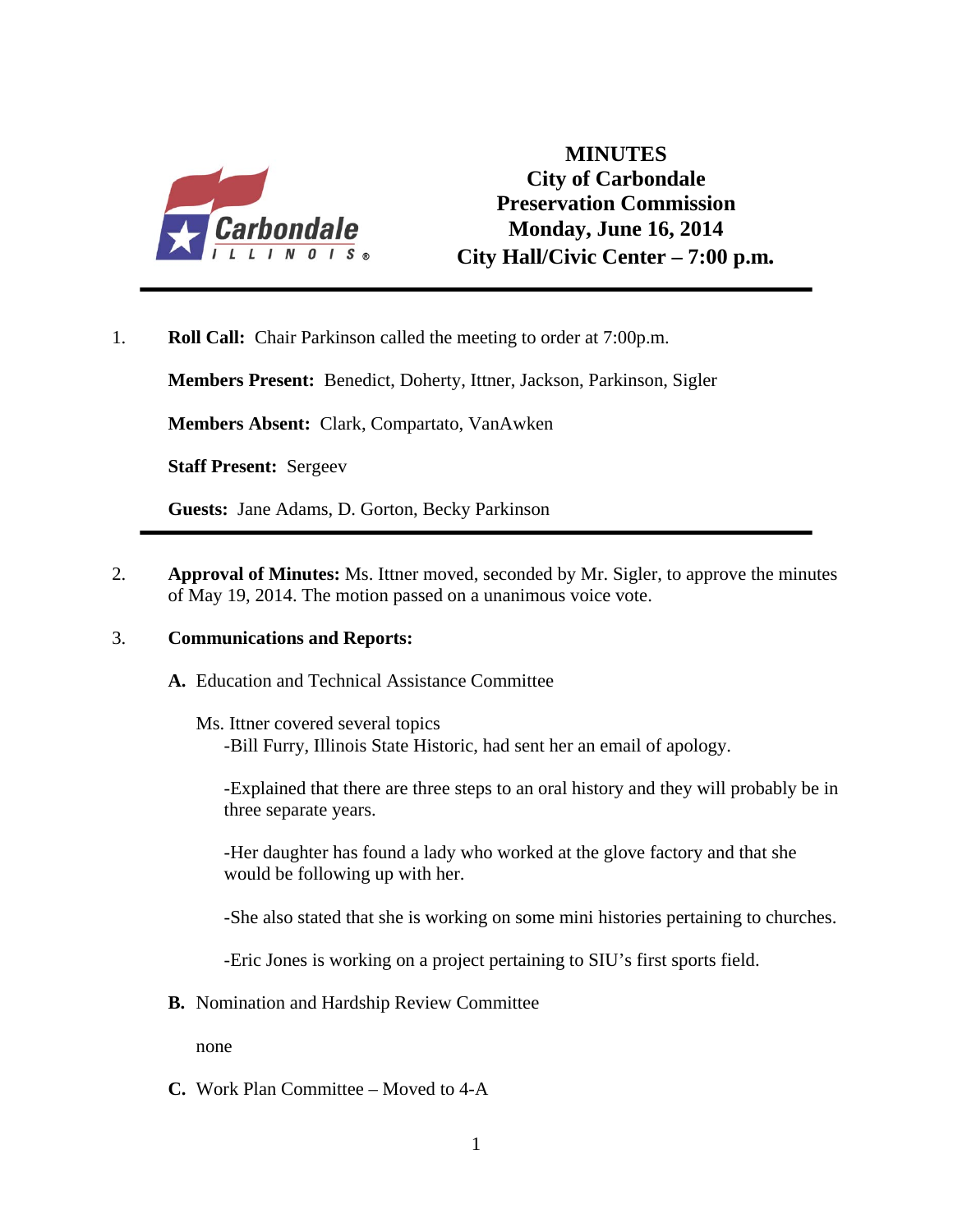### **D.** Certificate of Appropriateness Committee

none

### 4. **Old Business:**

**A.** Work Plan

Mr. Parkinson stated that a copy of the 2014 - 2015 Work Plan had been submitted.

Ms. Doherty talked about how they prepared the 2014 – 2015 Work Plan.

There was discussion about the 2014 – 2015 Work Plan and that they would like to do a mid-year review in October, no changes were made to the plan.

Mr. Sigler moved, seconded by Ms. Benedict, to Accept 2014 – 2015 Work Plan.

The motion was approved by a unanimous voice vote

**B.** Survey Results

There was a short discussion about the Survey Results regarding missing house numbers and how many houses were torn down, dilapidated or replaced with new structure.

### 5. **New Business:**

**A.** Letter of Support of D. Gorton for Landmarks Illinois award

Mr. Parkinson stated he has been approached by Mr. D. Gorton about being nominated for an award for preserving some homes in Carbondale.

Mr. D. Gorton spoke about the work that he and Ms. Jane Adams have done in the area and the qualifications that need to be met for this award. He asked that they be consider for the Landmarks Illinois' Richard H. Driehaus Foundation Leadership Award which is the most prestigious award in Illinois for preservation.

Mr. Parkinson talked about how Mr. D. Gorton and Ms. Jane Adams could nominate themselves but it would look better if the board nominated them to the Richard H. Driehaus Foundation. He suggested a committee of three to review and approve all the documents to be submitted to Landmarks Illinois.

Mr. Parkinson asked if anyone had any questions for Mr. D. Gorton or Ms. Jane Adams.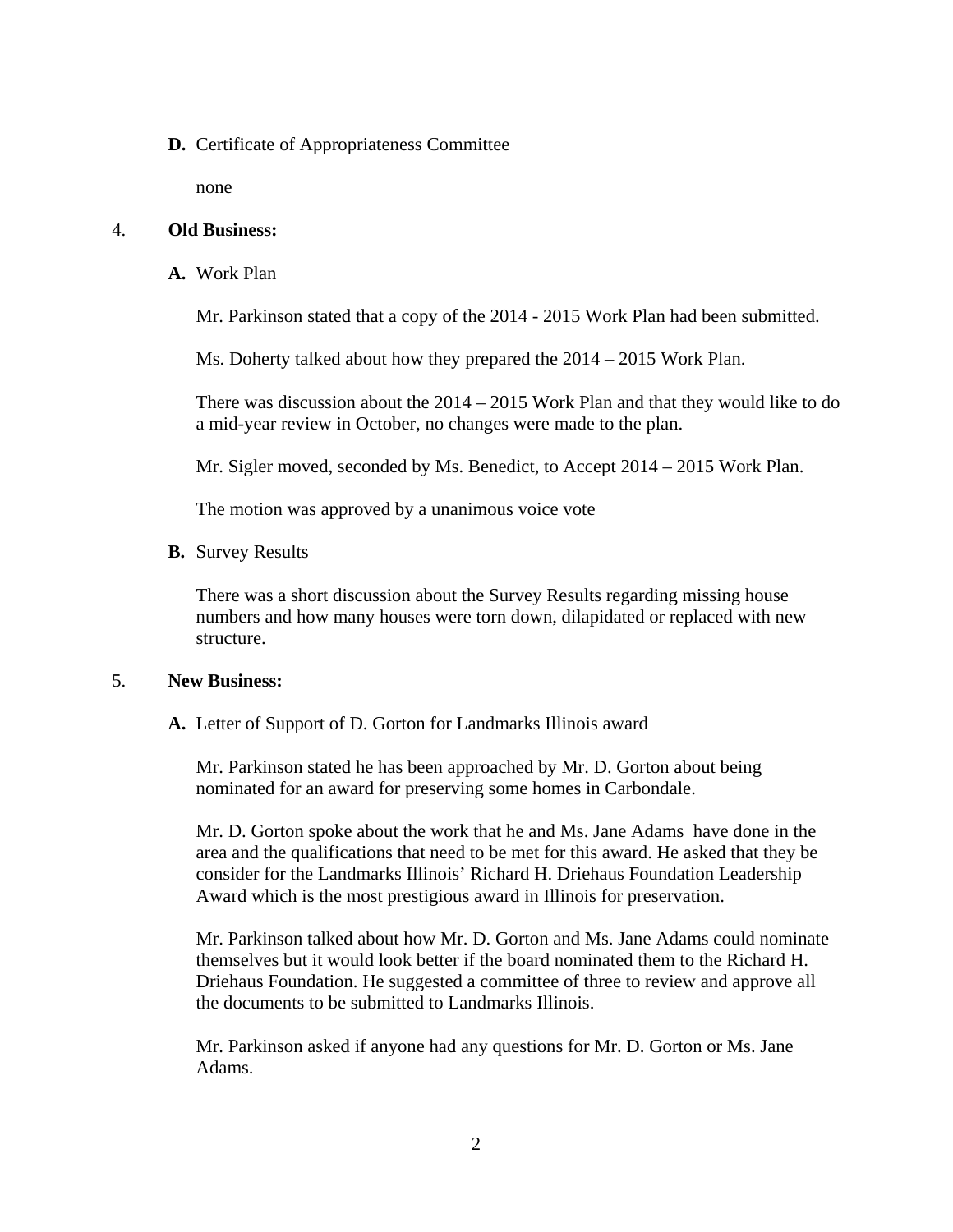Mr. D. Gorton stated that the primary reason they would like to be nominated is to bring attention to Southern Illinois he also noted that once you have won an award it opens up doors for more grants.

Ms. Ittner moved, seconded by Mr. Sigler, to nominate Mr. D. Gorton and Ms. Jane Adams for the Landmarks Illinois' Richard H. Driehaus Foundation Leadership Award and to authorize a committee of three to review and approve final documents to be submitted to Landmarks Illinois.

The motion was approved by a unanimous voice vote

Ms. Benedict, Ms. Jackson and Mr. Sigler volunteered for the committee. As vicechair of the Preservation Commission, Mr. Sigler will serve as chair for the committee.

**B.** CLG Report for fiscal year 2014

Ms. Ittner moved, seconded by Mr. Sigler, to approve CLG Report for fiscal year 2014.

The motion was approved by a unanimous voice vote

### 6. **Comments by the Public, Commission Members and Staff:**

Mr. Parkinson thanked everyone for coming to the plaque dedication. He also wanted to remind everyone that July's meeting is canceled and that the August meeting is optional.

### 7. **Adjournment:**

Mr. Parkinson adjourned the meeting at 7:58 p.m.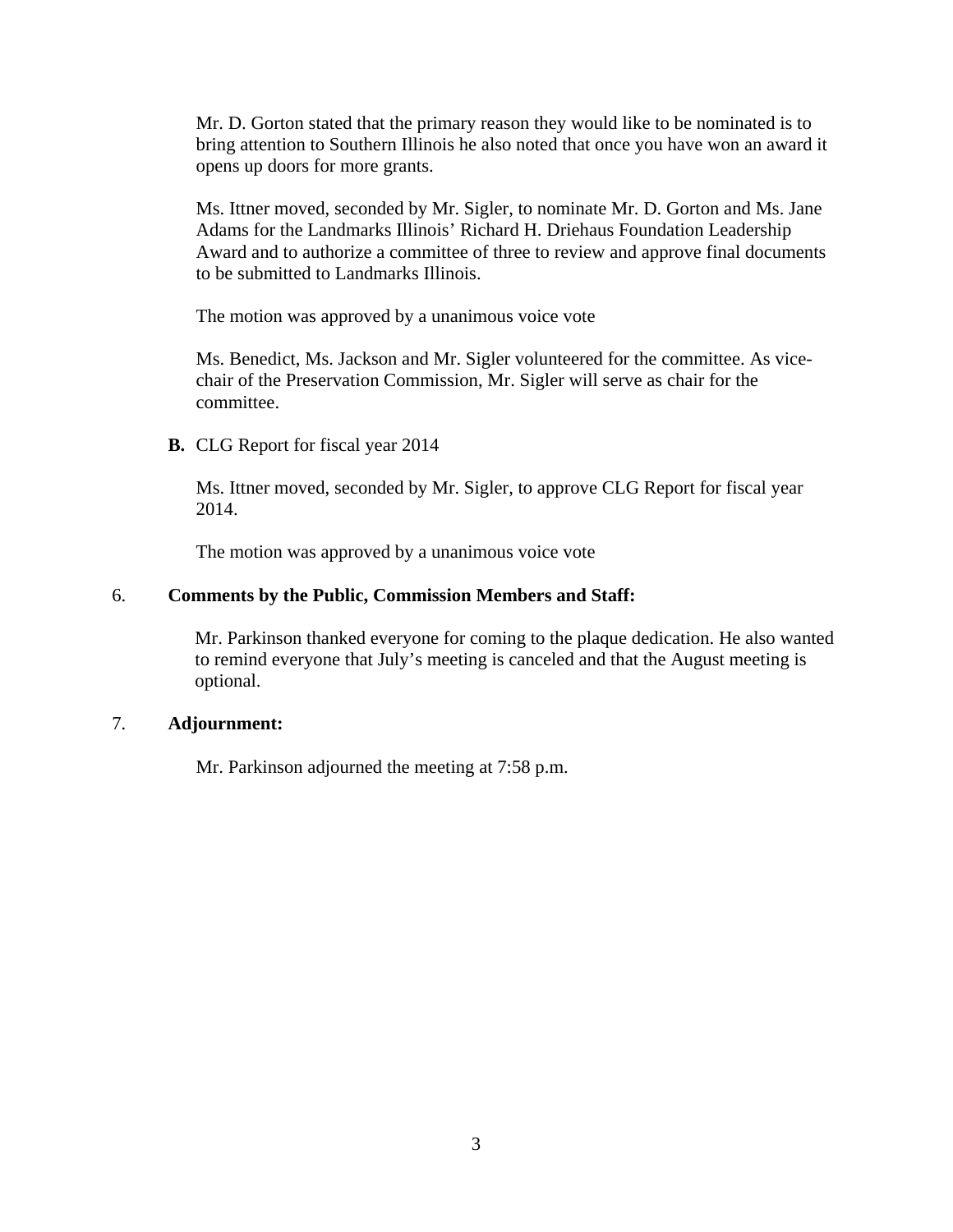

**Commissioners Present:** Lauren Bonner, Joseph Brown, Jerrold Hennrich, Eric McMillan, Faith Miller, Dora Weaver

**Commissioners Excused**: Peg Falcone, Karriem Shariati

**Commissioners Absent**:

**Study Circle Staff Present:** Sarah Heyer

**Guests Present:** Rev. Sonja Ingebritsen, Elius Reed

**Staff Present**: City Manager Kevin Baity, Interim Chief Jeff Grubbs, Deborah McCoy

# **Call to Order**

The meeting was called to order by Chair Hennrich at 6:35 p.m.

### **Minutes**

Motion was made by Commissioner McMillan and seconded by Commissioner Brown to approve the minutes of the August 4, 2014 meeting with the correction that Police Chief Jody O'Guinn was not present. Motion carried.

\_\_\_\_\_\_\_\_\_\_\_\_\_\_\_\_\_\_\_\_\_\_\_\_\_\_\_\_\_\_\_\_\_\_\_\_\_\_\_\_\_\_\_\_\_\_\_\_\_\_\_\_\_\_\_\_\_\_\_\_\_\_\_\_\_\_\_\_\_\_\_\_\_\_\_\_\_\_\_\_\_\_\_\_\_\_\_\_\_\_

### **Announcements**

November 12, 2014 Bob Moses will speak at SIU-C, 7:30 p.m. The Student Programming Council (SPC) is the main sponsor of the event, and Shryock Auditorium is thought to be the location. Mr. Moses currently coordinates the Algebra Project, helped to organize Freedom Summer in 1964, and worked with the SCLC on the voter registration project.

### **Public Comments**

Mr. Reed stated that he had filed the NAACP Criminal Justice Committee Report involving the Molly Young and Pravin Varaghese unresolved murder cases. His report contained statements regarding the safety of students, and the creation of a junior Jim Crow system through the failure to investigate white males such as Richard Minton and Gaege Bethune. Mr. Reed commented on press releases and the dismissal of former Police Chief Jody O'Guinn. He stated that several people wanted to know the reasons for the dismissal. Mr Reed read the City of Carbondale Grievance Policy from the Non-Bargaining Rules and Regulations, and quoted a Carbondale Times article that indicated Police Chief O'Guinn had filed a grievance with the NBUE. Mr. Reed asked about at-will employment in Illinois. Mr. Baity provided an explanation of at-will employment, exempt employees, competitive employees, and an employee's right to appeal and appear before the Personnel Board.

Mr. Reed commented on the increase of 25 SIU-C students. Commissioner Brown commented on a DE article about international students and the students fitting in. He stated that there has been a significant increase in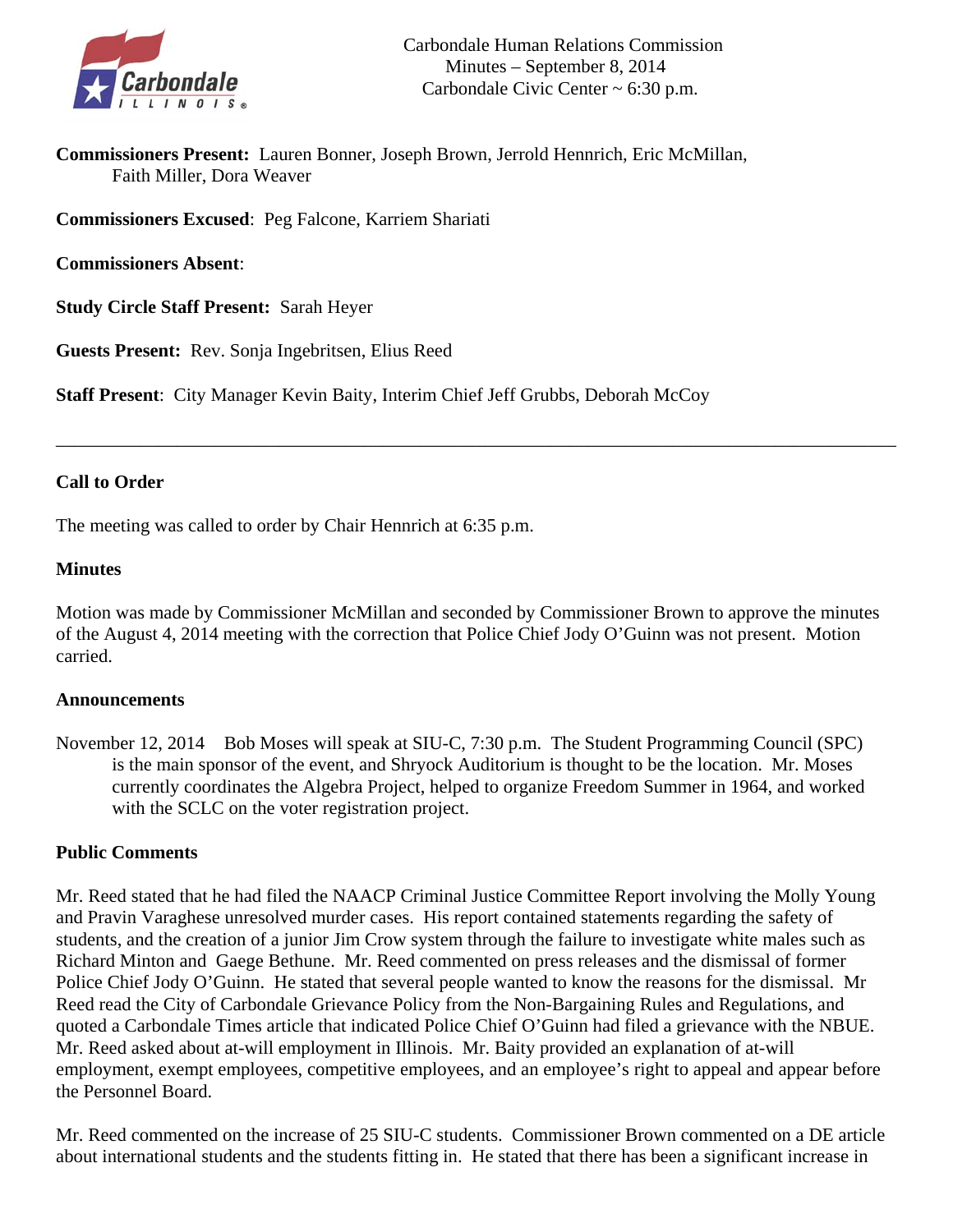HRC Meeting Notes - Page 2 September 8, 2014

transfer and international students. He indicated that there are two things that could impact the recruitment and retention of international students are: not enough usable, appropriate spaces to pray; and no safe place to smoke cigarettes.

# **Study Circles Report**

Coordinator Heyer reported the group met last Wednesday and discussed the Neighborhood Business District. Members also attended the Planning Commission meeting, and many of their suggestions were incorporated. One of the things coming out of the meetings was that neighborhoods need to be organized.

## **Non-Violent Carbondale Project**

Diana Sussman, Director of the Carbondale Library, sent an email to identify a meeting date to discuss relative issues and the Hugh Muldoon Peacemaker Award.

## **Old Business**

Law Enforcement Reports: Commissioner Falcone forwarded the Data Request to Mayor Monty and Councilwoman Bradshaw as directed..

## HRC Responsibilities, Role, Charges:

 Review of City Code Pertaining to the Human Relations Commission**:** Chair Hennrich reviewed the Declaration of Policy from Chapter 14 – Boards and Commissions, Article 1. Carbondale Human Relations Commission of the City of Carbondale City Code; Ordinance 2003-66 which established the Human Relations Commission (HRC). Commissioner McMillan indicated that he visited the Department of Human Rights Office in Marion. They deal with employment discrimination and housing (only in Chicago). Intake is done in Chicago or Springfield, by phone, in person, or online. The Marion Office only conducts investigations. The Human Rights Commission hears cases and makes ruling. The Human Rights Office out of Marion will conduct training if there are 35 or more participants.

 Restructured Agenda: Following discussion, Commissioners decided to table the discussion about the agenda until Commissioner Falcone can be present. The current agenda will continue to be used.

Annual Report: The 2013 report was submitted to the Mayor and City Council.

 Education Campaign Committee: Commissioner Miller stated that there has been discussion by Commissioners about bringing someone to speak on housing concerns or someone who attended the IMHRA Conference and the Restorative Justice efforts. Chair Hennrich stated that Professor Cheryl Anderson, who teaches employment discrimination at SIU-C, would be willing to provide some training to Commissioners and others. Commissioner Miller commented that State Senator Mattie Hunter is willing to return to Carbondale to speak dependent upon the topic.

Commissioner Weaver indicated that the HRC could post information on their website about workshops and training. She reported that she and Commissioner Falcone had contacted City of Carbondale IT Manager Mark Jones, and spoke with City Manager Baity regarding HRC's website. The information to be placed on the website will be presented to the Commission, and then to the City Manager for approval.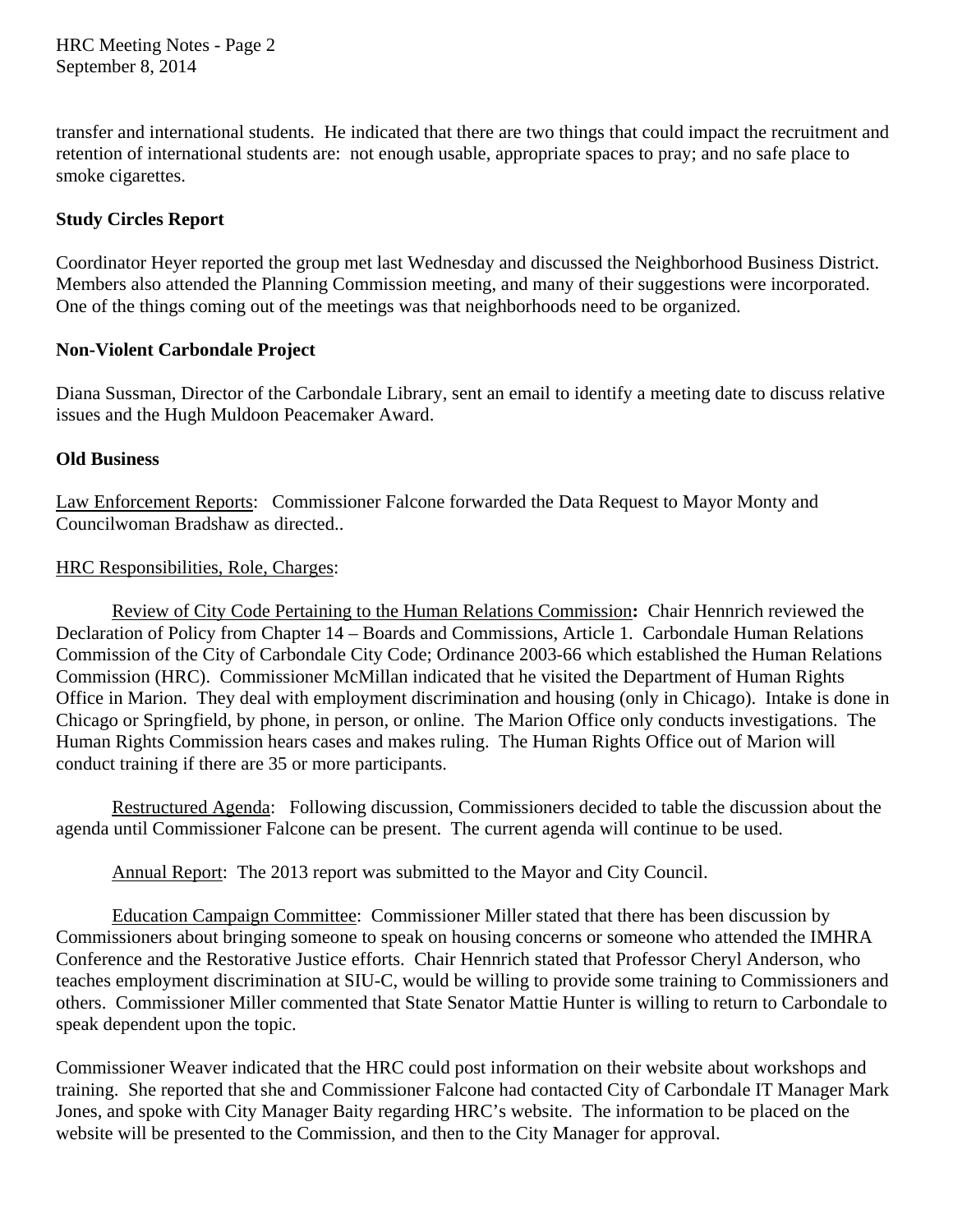HRC Meeting Notes - Page 3 September 8, 2014

Community Discussions: No report.

Racial Justice Coalition: Rev. Ingebritsen spoke about a letter that was sent to the City Manager, Mayor and Council regarding a special meeting to address unanswered questions about the Koppers Plant and Brightfields issues. She stated that she had heard from two Council Members, but had not yet heard from the Mayor or Manager. Mr. Baity commented that he had spoken to the Mayor and there were basically three questions that needed to be answered: 1) what are the citizens' questions, 2) will the forum be considered the second meeting requested of Brightfields, and 3) who all will be the participants. Rev. Ingebritsen inquired as to whether a letter needed to be sent with questions. Mr. Baity suggested indicated that that would be a good idea, and would allow the City to be knowledgeable of what is expected to be provided. Mr. Baity explained that the City Council would be discussing whether or not to hold the public forum at its September 30 meeting and needs to have the questions and issues ahead of time to they can provide responses. Rev. Ingebritsen stated that some questions are known and that a main concern is who will be the advocate for the citizens.

Rev. Ingebritsen stated that the Coalition has been communicating with the Carbondale Elementary School District #95 about their Community Growth Plan. The Coalition provided some feedback after reviewing the plan. They are requesting that a public relations representative be hired who practices cultural sensitivity.

Rev. Ingebritsen indicated that she has been communicating with Didace Kimana, a young Catholic priest from Rwanda, presently living in Chicago, who has experience with transformational conflict. He is in Chicago until May 2015, and is willing to come to Carbondale to share his story on surviving genocide. Rev. Ingebritsen commented that following the presentation, circles could be formed where individuals were sharing with each other. This would provide an opportunity to talk about where the real wounds are. The Coalition is in the process of planning the event and co-sponsors and committee participants are needed.

### **New Business**

Discussion of HRC's efforts on behalf of citizens for helping move the Carbondale Police Department forward, including assisting the Interim Police Chief and identification of a new Police Chief: Chair Hennrich suggested that a public meeting be hosted by HRC to allow citizens to provide feedback on what they would like to see in a police department. Commissioner McMillan referenced a recent radio interview where the City Manager indicated he had put together a plan for identifying a new chief, and asked if there was anything that could be shared about the plan. Mr. Baity stated it is week three with the Interim Police Chief, and the goal was to meet with all CPD shifts and staff during the first 36-48 hours following the dismissal of the previous Chief. Mr. Baity stated that he and Interim Chief Grubbs met with the staff, provided information, and answered questions. He stated that he felt it was too soon to hire a new Chief so soon after the firing of the former Chief, and he wanted to allow time for the Department to heal in a positive way, as well as have a chance to assess what is and what is not working. Mr. Baity explained that in the past, the selection of police chiefs and department heads has been conducted by a committee of the City Manager and one or two additional City employees and sometimes a couple of outside individuals. Commissioner Miller asked whether it has been common practice to solicit comments from the community to which this person (new Chief) will be responsible for protecting and serving. Mr. Baity explained the most recent City Manager selection process. He indicated that he has not mapped out anything as far as who would be involved, and is open to hearing comments on what people think about the selection process and what they are looking for in a police chief. Commissioner Bonner stated that a meet-and-greet could be added to the process for the public. Commissioner Brown indicated that if what is being talked about is the notion of a window of opportunity and something about a healing moment, then it needs to be a step up from a meet-and-greet. The community should be invited in to talk about how they feel about policing, and protection, and order. It can be done with the right kind of facilitation that it isn't a screaming match and a scratching at old wounds; but that it is a story that needs to be heard so that when the